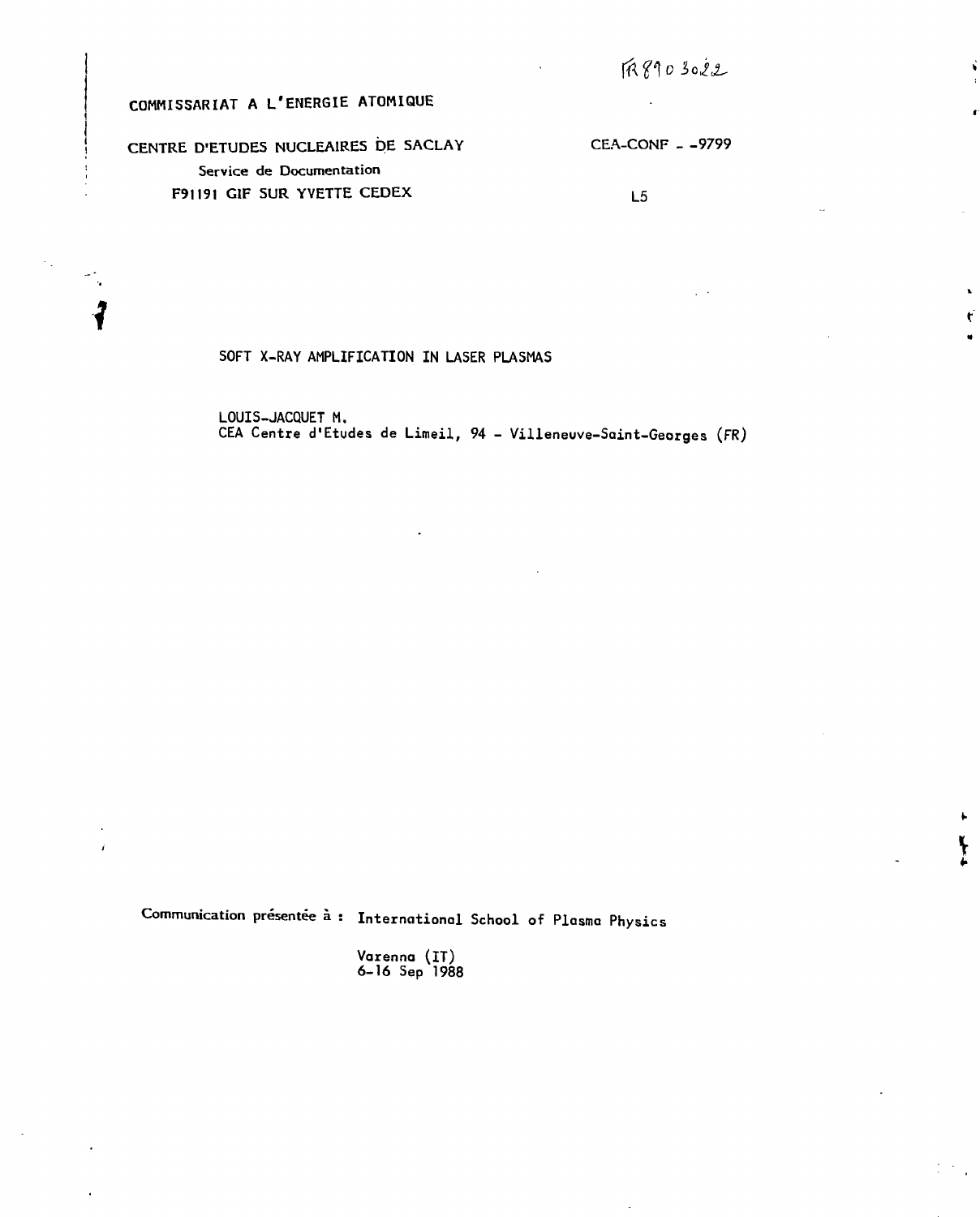# 50F7 *X-RAY AMPLIFICATION IN LASER PLASMAS*

M. LOUIS-JACQUET

# C.E.A. LIMEIL-VALENTON 3P 27 94190 VILLENEUVE SAINT-GEORGES FRANCE

### INTRODUCTION

Nearly three decades ago appeared the first visible lasers. Since, important progress have been made involving unnunerable applications in the field of technology as well as in medecine or biology. Rapid development of such lasers was mainly due to the fact that the technique utilized what every physicist finds in his close surroundings. It goes without saying that it would be of considerable interest to produce highly bright sources of shorter wavelengths allowing, for example, the probing of living cells...

Access towards wavelengths covering the far UV or X-UV regions is only available in great laboratories, with synchrotron radiation or emission of hot plasmas. In this paper we will only present a survey (non exhaustive) of soft x-ray amplification produced in laser plasmas which can provide the brightest sources known at the present time.

Historically, the possibility of amplifying radiation in such plasmas came from the observation of anomalies in the population of specific excited ions existing in the plasma blow-off that could lead to population inversions /1-4/. Because of the short wavelength a major difficulty in x-ray lasers has been the lack of suitable materials for transmission windows and efficient reflectors for resonators which were of high priority in laser research. Consequently, an important effort was done in the search of high gain systems that

**J**

ŵ

ŧ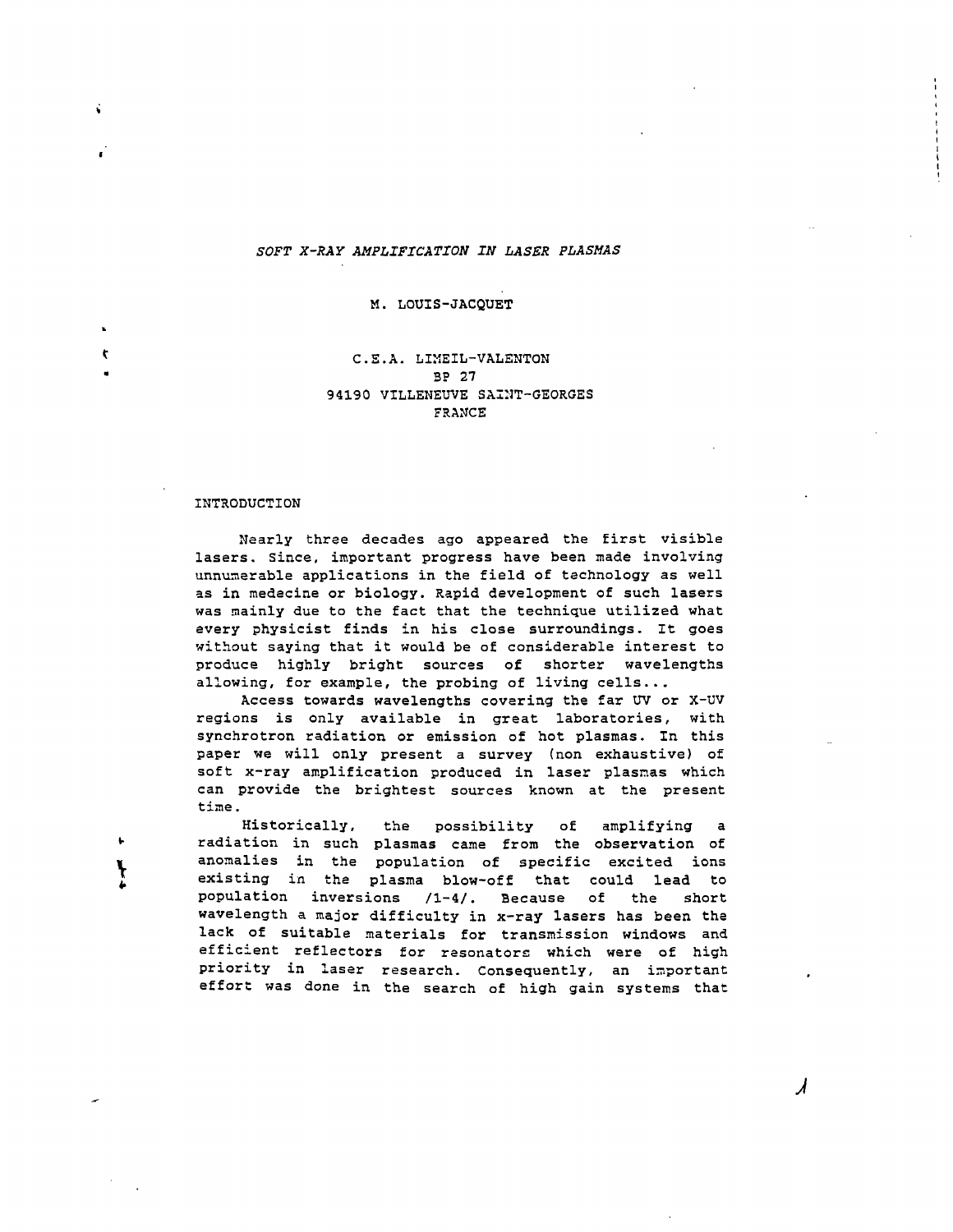would allow substancial amplification.

In this text we shall present in the first section the principle of x-ray amplification in laser plasmas, in the seccnd sac-ion the experiments having evidenced such a -echanism, in the third theories and simulations used for modelling, interpretation, and design of targets, and finally we conclude with some actual applications and prospects.

### 1 ?R:..CIPLES OF SOFT X-RAY AMPLIFICATION AND LASER X

The medium: the laser plasma

In the X-UV wavelength range the photon energy exceeds several tens of eV. So, the corresponding transitions exist in high temperature plasmas composed of highly charged ions. This is easily understandable through the simple Bohr model describing the level energies of an ion of charge Z which are of the order of  $Z^2v_H$  where  $v_H$  is a frequency of any transition of the hydrogen atom.

The highly charged ions are essentially produced by electron-ion collisions requiring a temperature which is a fraction of  $z^2s_H/k$  where  $s_H$  is the ionization potential of hydrogen. In plasmas created by interaction of a powerful laser beam with a solid target it is usual to define three zones of different temperature and density (Fig 1): a compressed one inside the solid where the plasma is in LTS,



Fig 1: Scheme of density and temperature profiles in a laser plasma. Corona (I); conduction zone (II); compressed zone (III).

 $\boldsymbol{0}$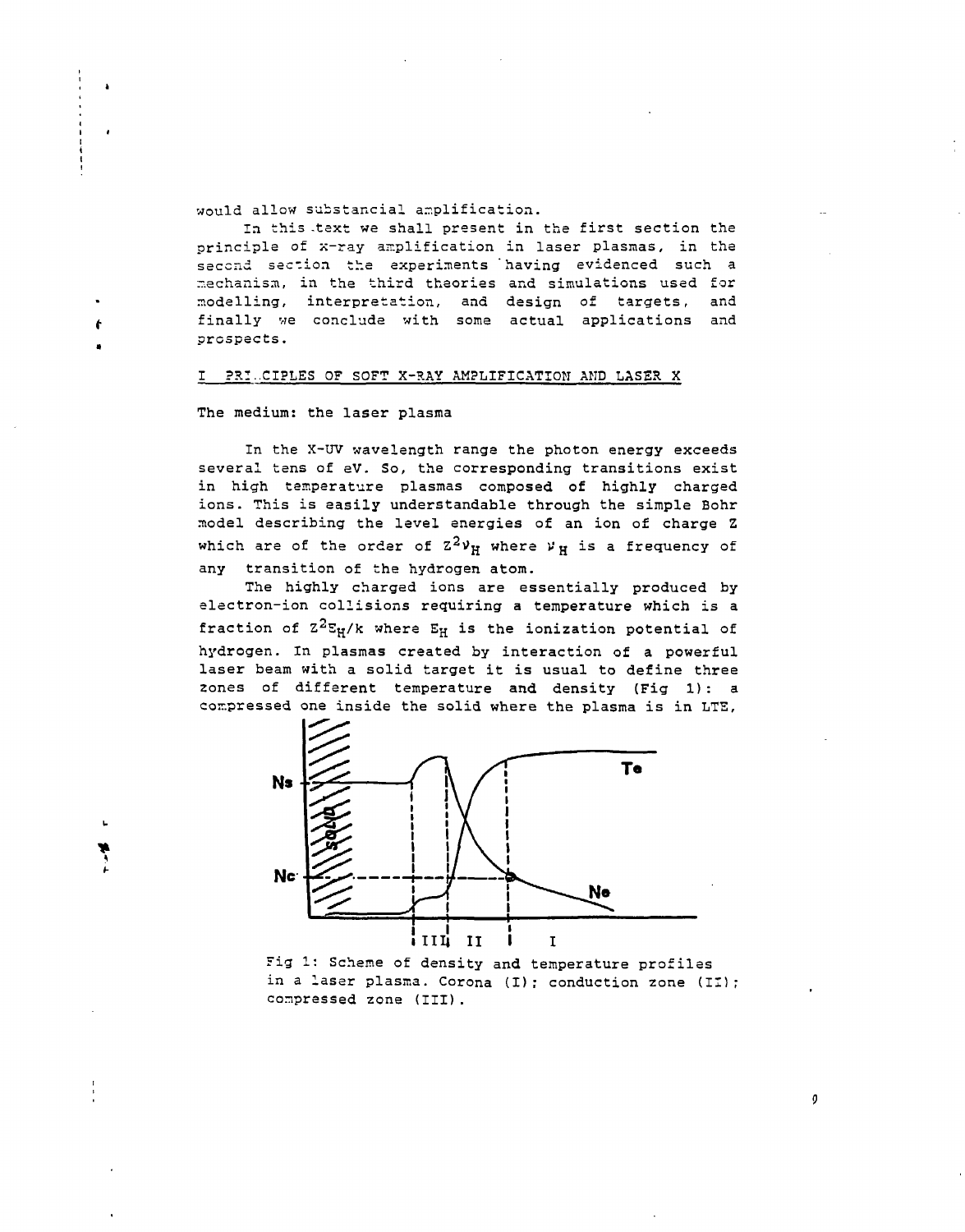then a conduction zone where temperature and density gradients are steep, and an expansion zone with quasiuniform temperature and low density. The last two zones are more or less in strong non-LTS implying probable population inversions where values of Te and Ne are typically  $10^6$  - $10^7$  K and  $10^{19}$  -  $10^{21}$  e<sup>-</sup>/cm<sup>3</sup>. under de la companyation de la companyation de la companyation de la companyation de la companyation de la com

Definition of the gain

 $\mathbf{f}$ 

Every time the following question is formulated: "how can be amplified a particular mechanism?", one always refers to Einstein coefficients, and for photons the answer is found through the transfer equation:

$$
\frac{\partial \mathbf{I}_{\mathbf{y}}}{\partial \mathbf{t}} + \overrightarrow{\mathbf{v}} \mathbf{I}_{\mathbf{y}} \cdot \overrightarrow{\mathbf{\Omega}} = \mathbf{J}_{\mathbf{y}} - \mathbf{k}_{\mathbf{y}}
$$

where I<sub>v</sub> is the light intensity at a given frequency  $\gamma$ ,  $j_{y}$ and  $k_y$  the emission and absorption coefficients, and  $\overline{K}$  the unit vector in the direction of the light propagation. If k. is negative the medium is an amplificator. For the ideal case where the first term of the equation can be neglected and the medium is considered as uniform the solution is:

$$
I_{\nu}(x) = (I_{\nu}(0) - j_{\nu}/k_{\nu}) \exp(-k_{\nu} x) + j_{\nu}/k_{\nu}
$$

For a bound-bound transition and the complete frequency redistribution  $\mathscr{I}_{sp}$  em<sup>=</sup>  $\mathscr{I}_{in}$  em<sup>=</sup>  $\mathscr{I}_{abs}$  ( $\mathscr{D}$  is the line profile), the gain coefficient $\alpha'$  =-k  $\gamma$  is expressed as:

$$
\alpha' \mathbf{v} = -\mathbf{k}_{\mathbf{y}} = c^2 / 8 \pi \mathbf{v}^2 \mathbf{A}_{\mathbf{u}1} \hat{\mathbf{p}} \mathbf{g}_1 (\mathbf{n}_{\mathbf{u}} / \mathbf{g}_1 - \mathbf{n}_{\mathbf{u}} / \mathbf{g}_{\mathbf{u}})
$$

and the source function:

$$
j_y / k_y = 2h y^3 / c^2 / (g_{u} n_1 / (g_1 n_u) - 1)
$$

where  $A_{u1}$  is the spontaneous emission coefficient, n and g the densities and statistical weights of the upper and lower discrete states. Amplification occurs when the condition for inversion population is satisfied, ie:

ৃ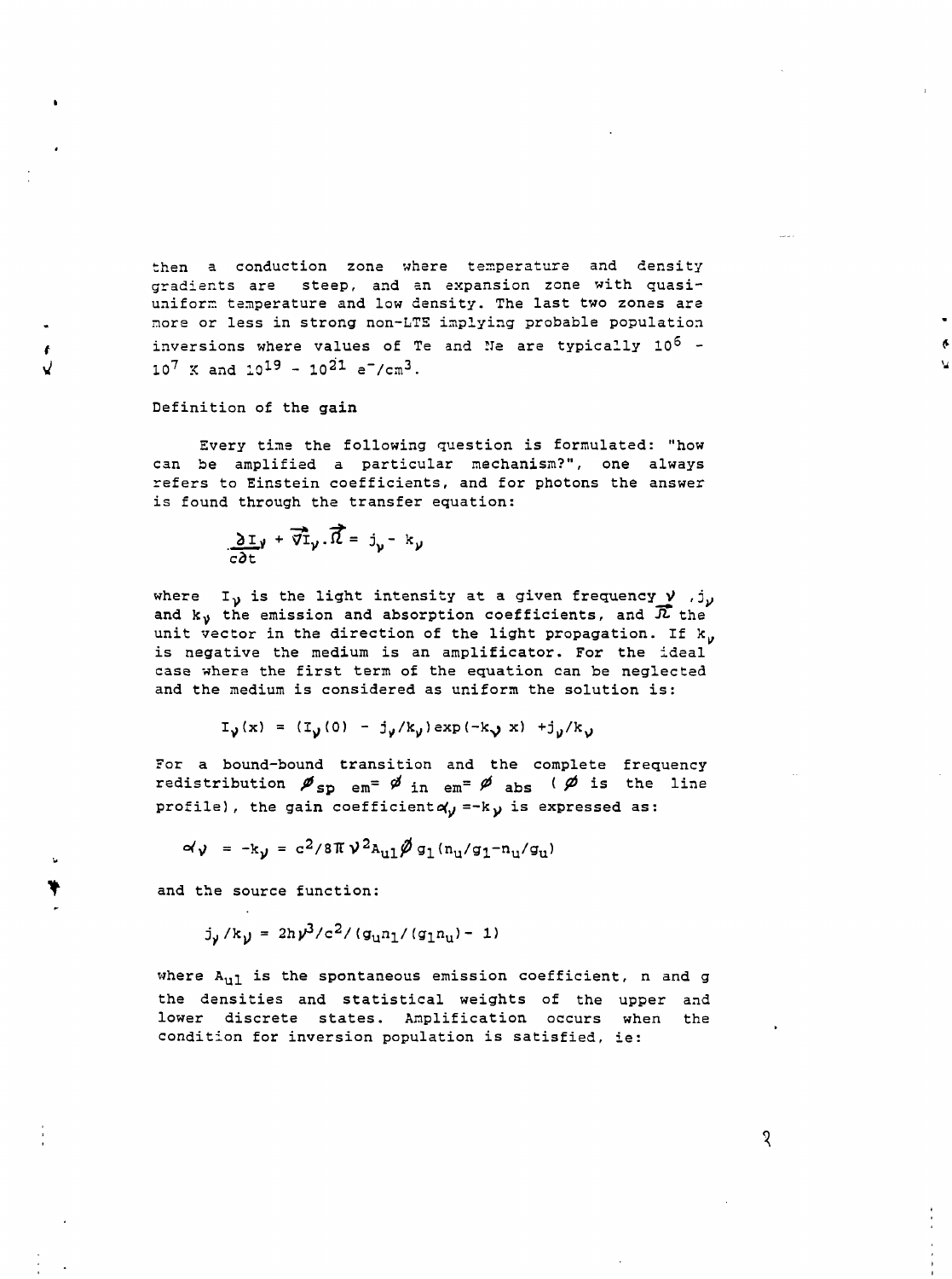$n_{11}/g_1 - n_1/g_{11} > 0$ 

If no outer photon enters the medium  $(I \t(0)=0)$ , amplification of spontaneous emission (ASS) takes place.

Population inversion

 $\boldsymbol{\delta}$ 

 $\ddagger$ 

To achieve population inversions, electrons and photons can independantly play a fundamental role. The recombination of an electron to an ion was proposed in 1970 by Gudzenko and Shelepin as a possible mechanism of inversion. In Fig 2a the upper levels are populated by recombination of electrons and the lower levels rapidly depopulated by radiative decay. In the collisional excitation process the earliest paper was published by Molchanov /5/. The principle for Ne-like ions is explained in Fig 2b: the upper level 3d is populated by collisional excitation from the fundamental 2p and can be depopulated only towards the 3p because of the selection rules, giving rise to an inversion beetwen the 3p and the 3s.





c: resonant photoexcitation d: photoionization



a: recombination b: collisional excitation



Fig 2: inversion schemes

h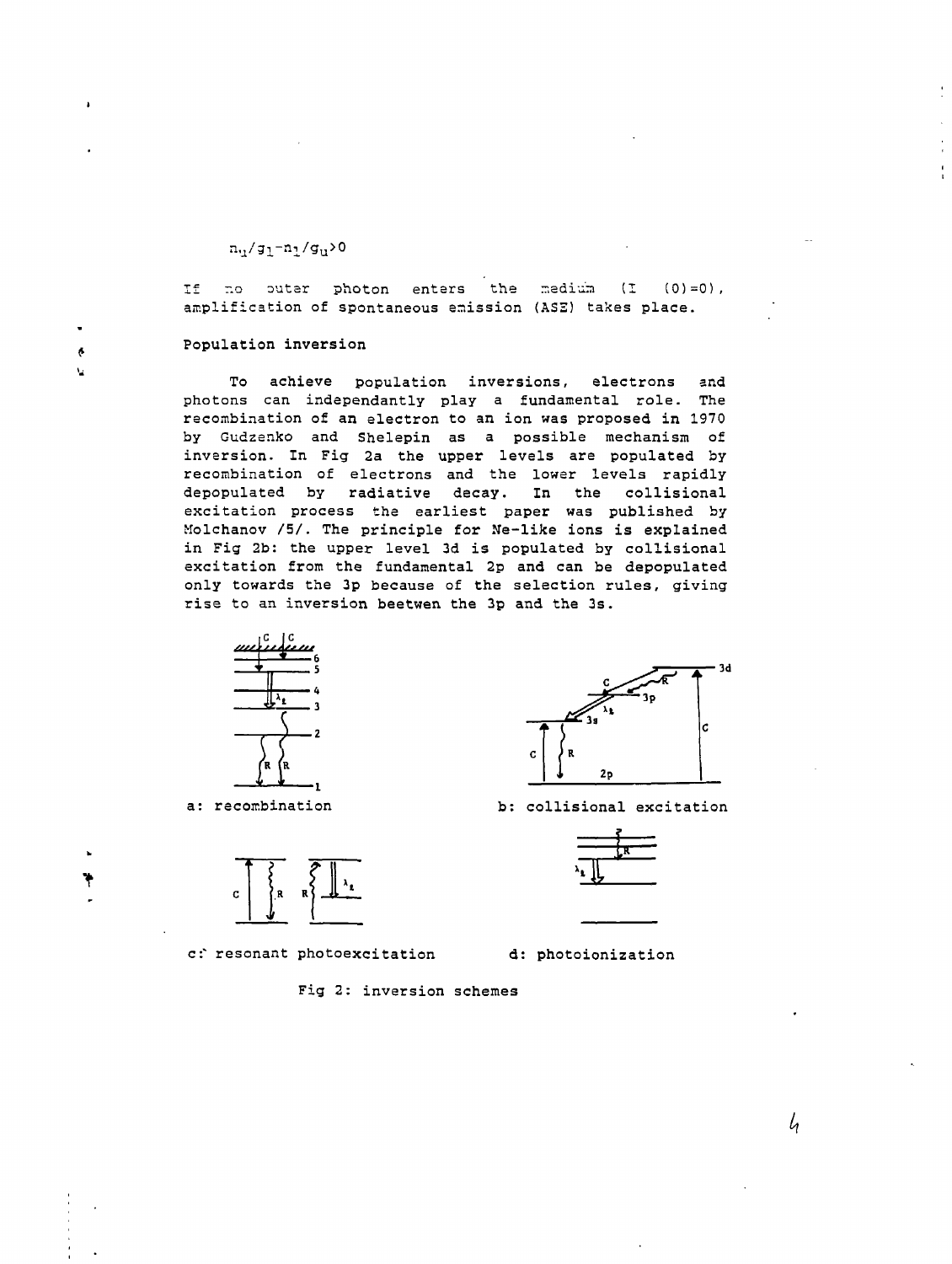The use of optical pumping with a resonant radiation is well known and the first published proposal in the soft xrays is that of Vinogradov /6/. A strong line emitted by a specific ion might be used to actively pump a x-ray transition of a ion of different species (Fig 2c). The nain issue of this scheme is the difficult matching of both wavelengths and consequently the adjustment of the profiles of the pump line and the line corresponding to the absorbing transition. The inversion produced by photoionization was well describe by Duguay and Rentzepis II/. The idea is to remove inner-shell electrons selectively from ions which have lost a small number of electrons through another mechanisms; the resulting population can be inverted against radiative transitions filling the inner shell hole (Fig 2d).

### Saturation

When the amplified radiation becomes intense it strongly repopulates the upper level of the lasing transition, so that the gain is not as high as expected. The maximum gain is then deduced by equating the stimulated rate to the total exit rate from the upper state.

# Superradiance

4

In the objective of creating a x-ray laser, the ions emitting the lasing transition have to radiate in a cooperative manner: such a process is call superradiance. It can occur above a threshold of density of excited ions. When this is realized few modes only can propagate in the medium. Suppose N active ions in the plasma of length L, two ions are undistinguisable if the inter-ion distance is smaller than the transition wavelength  $\lambda$ : hence,

# $N$  $\lambda$ / L  $\lambda$  1.

This condition is equivalent to :

$$
t_{sr} = L/(N \lambda A_{u1}) \ll 1 / A_{u1}.
$$

where  $t_{sr}$  is a characteritic time of superradiance. Another one is the time necessary to reach the maximum of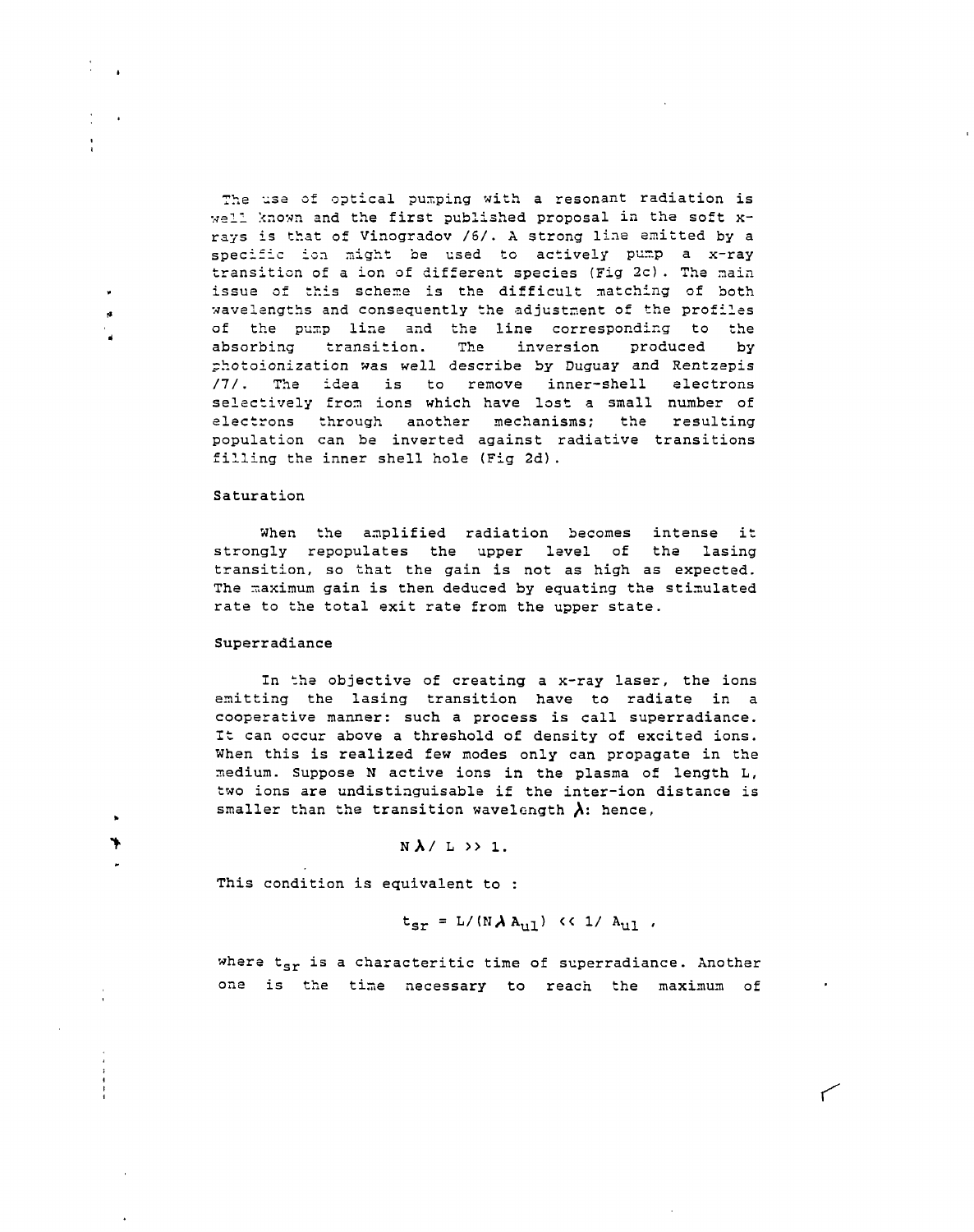intensity. In fact dephasing effects can hinder the development of the cooperative emission of photons, such that the above threshold may be replaced by  $t_{\text{spr}} \ll t^*$  where t\* is the relaxation time of the. upper level which take into account the ion motion. From this condition one can deduce a minimum value of the gain-length ( 15) product to achieve superradiance and then a x-ray laser.

### II EXPERIMENTS

 $\pmb{\tau}$ 

The first positive experimental results who claimed an amplification in the far UV range were published in the early 1970s. But evidence of strong x-ray amplification was only given four years ago. In the following we shall describe the outstanding experiments the results of which have been explained through the two main recombination and collisionnal excitation inversion schemes.

In all experiments the medium must be as long as possible in order to obtain at once a detectable amplification and a plasma in optimal conditions that produce an efficient population inversion. Such an elongated plasma is most often **created** by focusing the driven laser beam with a set of optics having a strong astigmatism (tilted mirrors or cylindrical lenses).

# **Recombination experiments**

As previously mentionned this scheme works all the more as the plasma is rapidly cooled. Two ways have been successively used: the first is **to** shoot on a target and let the plasma expand freely in the vacuum /8/. Amplification was observed in the  $5f-3d$  ( $\lambda=106\AA$ ) of Li-like ions of Al.. The **weak** gain ( 1/cm) was inferred by varying the plasma length in successive shots (Figs 3-4) . The incoming laser characteristics were  $\lambda_L=1.06\mu$ m,  $\mathcal{E}_L=1$ ns,  $I_L = 10^{10} W/cm^2$ .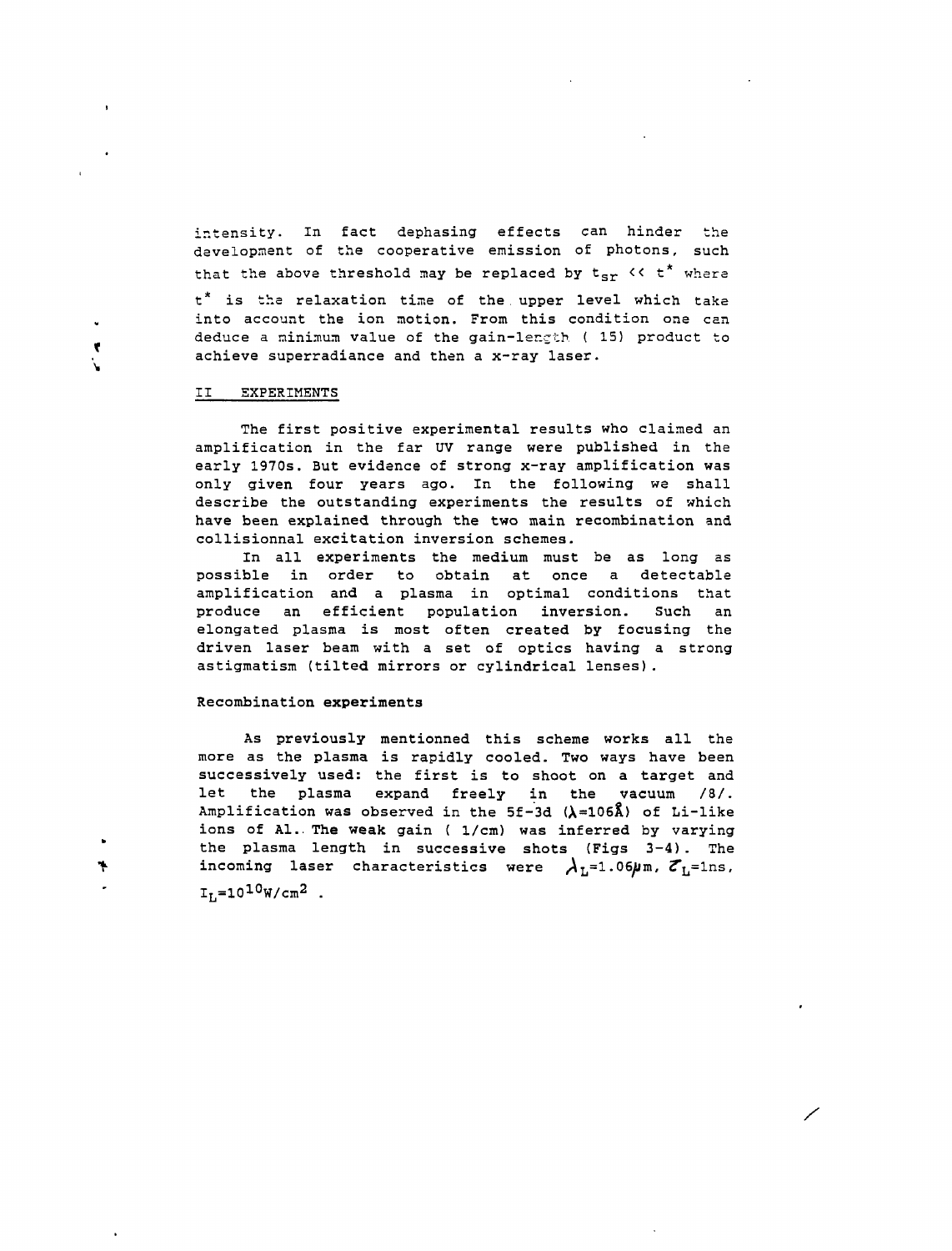



# **flusduaitiM.** density (0.6 GW/cm), the **5 coooibuUoB to tekmiiad tbawpdo» al bilk Ihn.**

 $\mathcal{F}$ 

**Ni**

# Fig 3 Fig 4

In the same way the recombination of a carbon plasma from bara nucleus to hydrogenic ion has been extensively studied. Figs 5-6 show the experimental set-up and results obtained with a carbon fiber target (up to 1 cm long and few  $\mu$ m in diameter)/9/. The fiber was irradiated with the caustic of a mirror used under grazing incidence. The Nd laser  $(\lambda_L=0.53 \mu m)$  delivered few tens J in 70ps. Because of the small radius of the fiber the plasma expands rapidly in an adiabatic cooling inducing a strong decrease in temperature and avoids also the reabsorption of radiations that might populate the lower level of the lasing transition. Gains measured in the 3p-2s transition  $(182\text{\AA})$ was about 4/cm.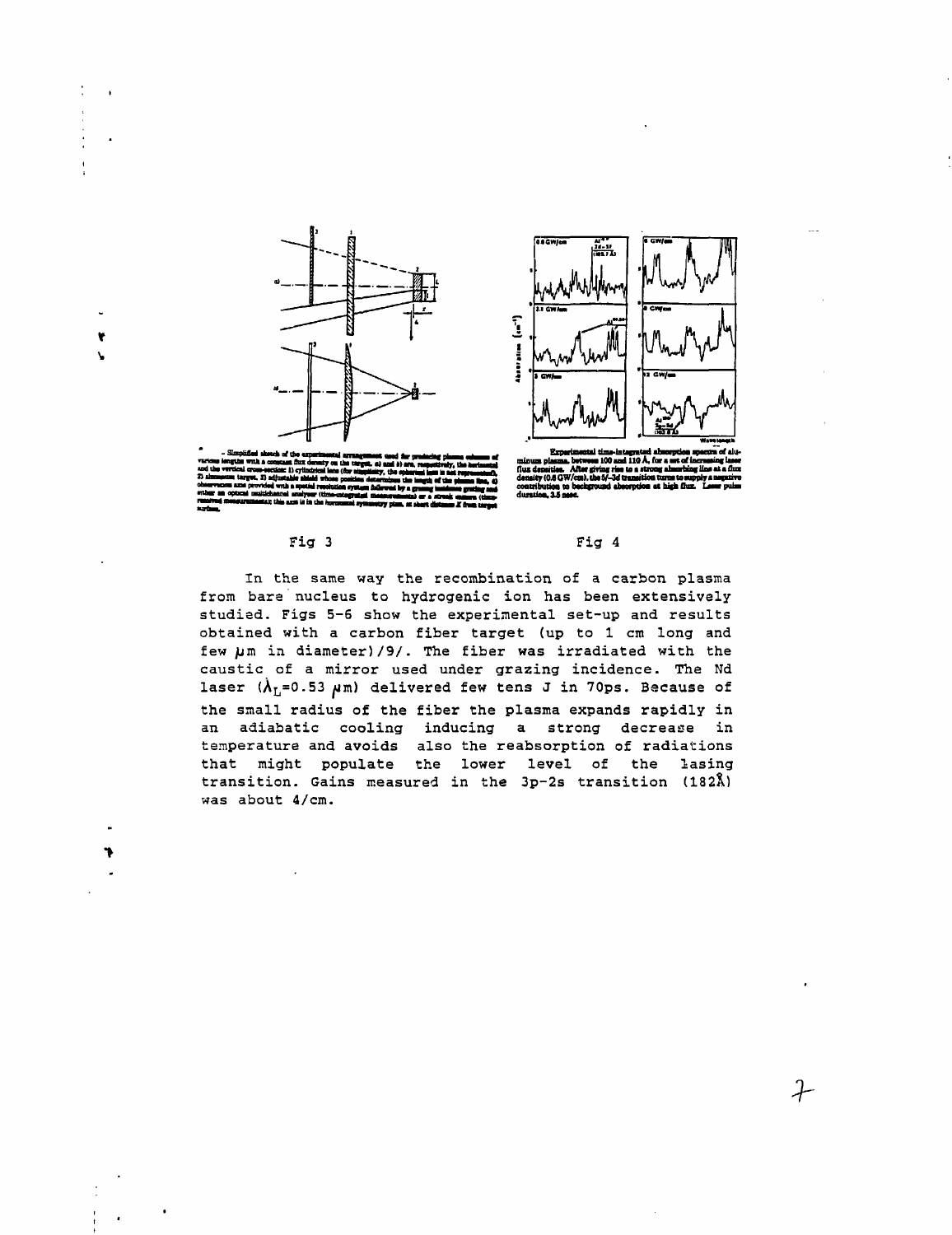

۲



 $\begin{array}{c} \text{course} \quad \text{absolute identity of initial H}_n \text{ and H}_n \\ \text{emission generated from vertical system 975 one after the peak of the laser pulse. A because irradiated length. A typical networks error bar is chosen for H}_n \text{ Theoretical flux to the experimental data are also plotted.} \end{array}$ 





A different approach has been used /10/ with the irradiation of a carbon target by a CO<sub>2</sub> laser (500J,50ns, 10.6pm), (Fig 7). The plasma is confined by an axial magnetic field and its cooling is caused to thermal radiation which seems better than adiabatic cooling in free expansion. Fig 8 shows experimental results of gain in the  $3a1$ mer  $\alpha$  (182Å), deduced from measurements of axial and longitudinal spectra.



Experimental setup with xuv spherical mirror.

Fig 7

ď

 $\overline{a}$ 

 $\bullet$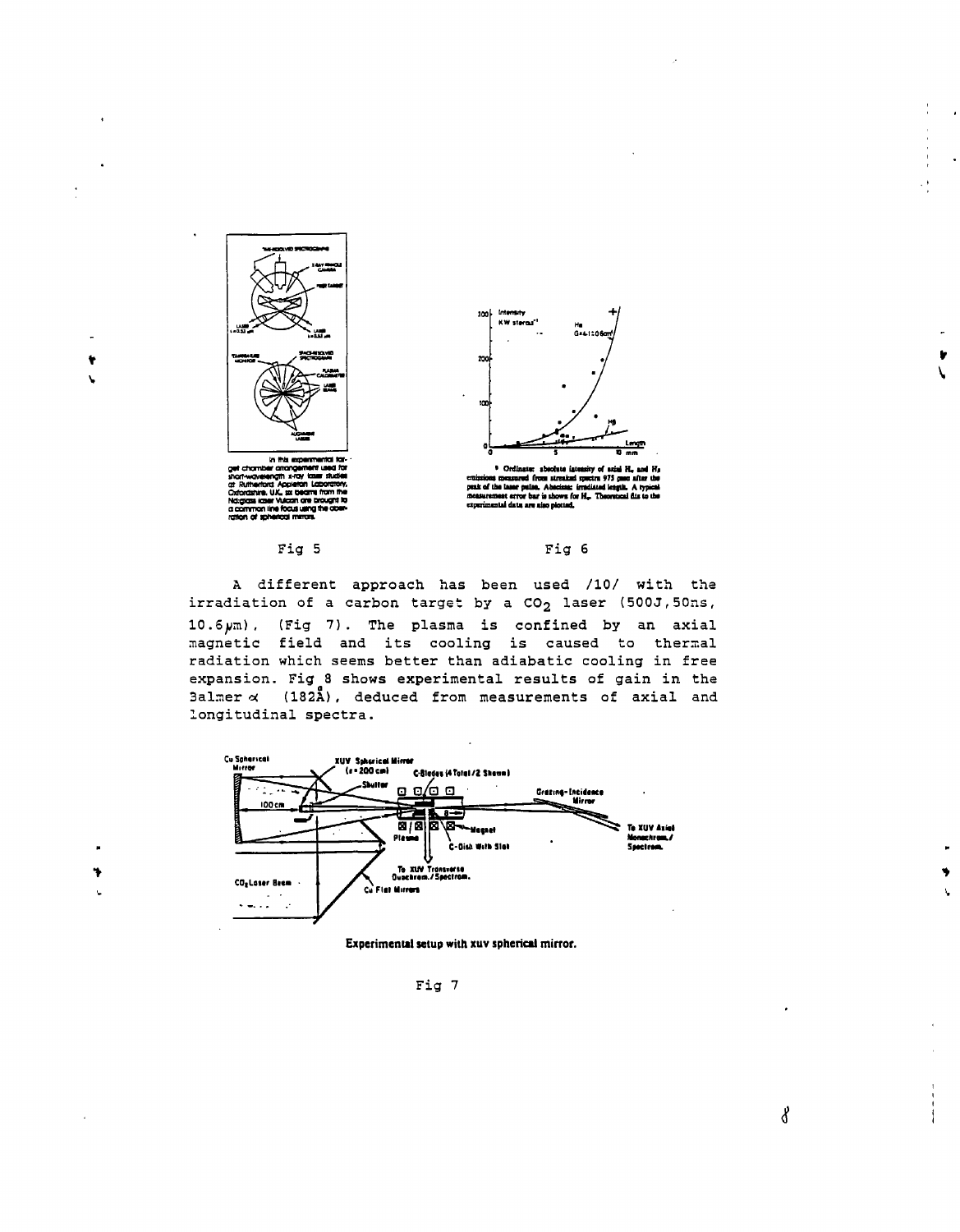

Time evolution of CVI 182-Å and 135-Å line intensities measured with axial and transverse xuv instruments for two discharges with the same plasma conditions. The enhancement for the 182-A line was  $E \approx 100$ ; the onepass gain was  $kl = 6.5$ .

 $\bullet$ 

**V** 

 $\bullet$ 

# Collisional excitation experiments

 $F^{\pm}$ g 3

The first strong amplification /11/ was observed in the 3p-3s transitions of Ne-like ions of selenium. The target composed of a thin layer (750 A) of Se deposited on a Formvar substrate (1000 A) was irradiated on both sides at 4  $10^{13}$  W/cm<sup>2</sup> with 0.53 m light during 0.5 ns. Fig 9 show the experimental set-up, Fig 10 a spectrum in the soft xray range where we can see the main amplified lines, and a curve of the intensities of the J=2-1 lines at 206 and 209 A versus the length of the medium, which was varied up to 5 cm. Gains of about 6/cm were found.



 $\boldsymbol{q}$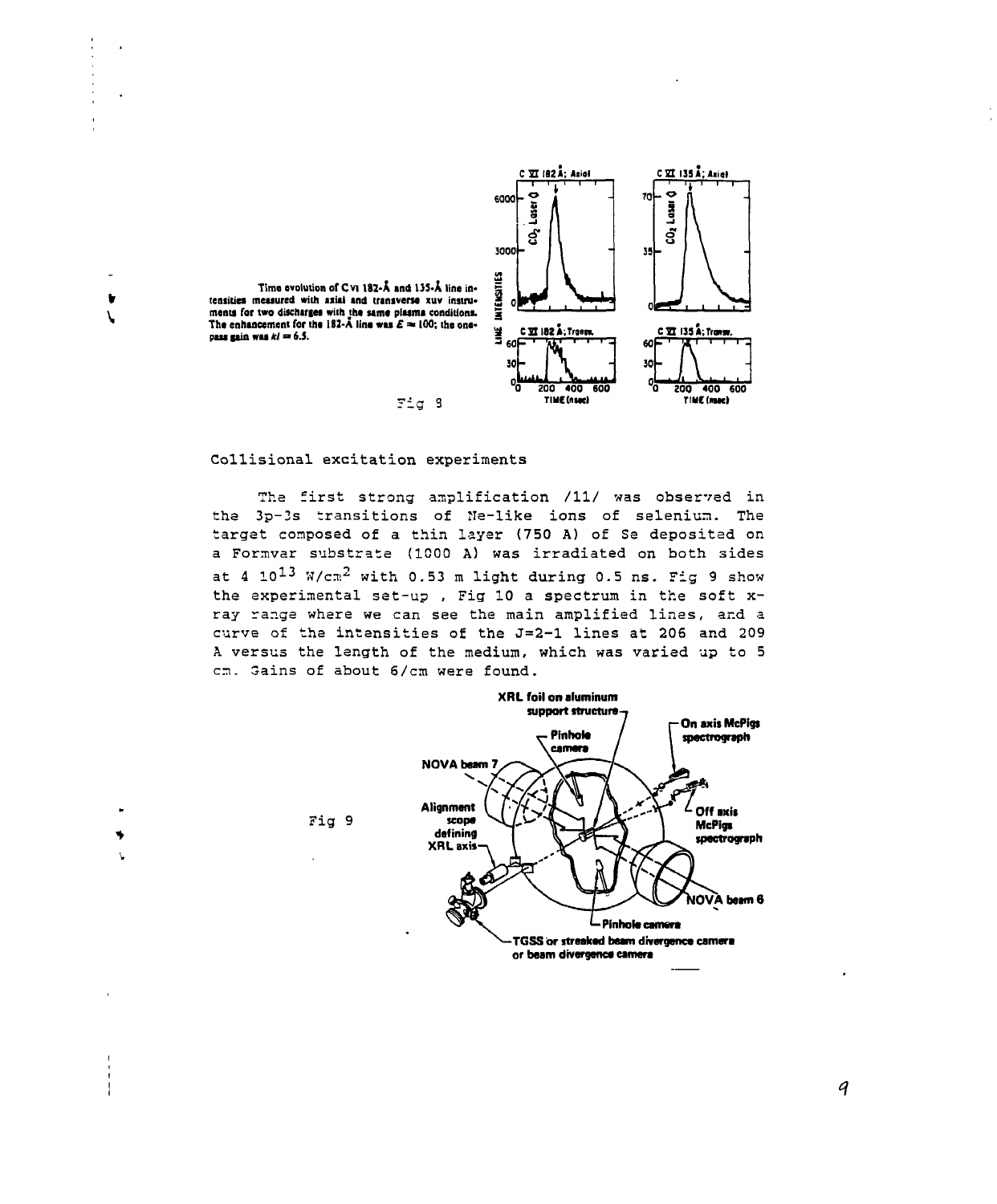

Fig 10

With a Md driving laser working at its fundamental wavelength  $\lambda_L=1.06$   $\mu$ m, and a pulse duration of 2 ns, amplification has been measured for the same transitions as above in Ne-like ions of Ge /12/. Figs 11 and 12 experimental set-up and spectra.



 $\ddot{\ddot{\zeta}}$ 

Fig 11



Microdensitometer traces of second-order spectra<br>obtained for plasma lengths of 4 and 15 mm, showing the<br>neonlike Gexxiii (Ge<sup>12+</sup> ion) lating lines at 236.26 and 32324<br>A  $(J=2 \text{ to } 1)$  and 196.06 A  $(J=0 \text{ to } 1)$  increasin Fig12

 $\mathcal{L}$ 

 $\vec{q}_j$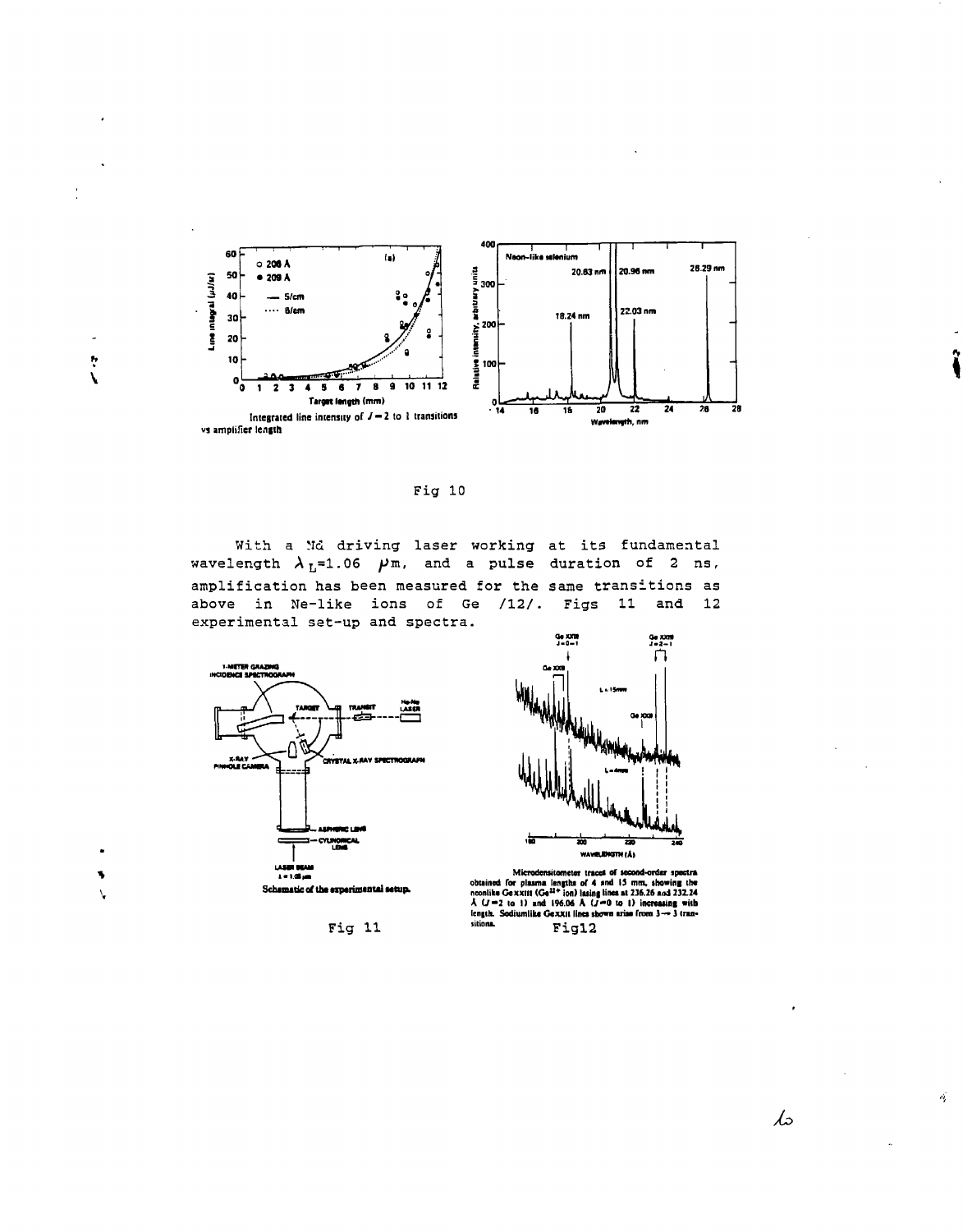In the same way and at the same time gain results were obtained at CEL-V /13/ with thin foils of Ge and similar laser characteristics (except the pulse duration 1 ns), Fig  $13.$ 



 $Fig. 13$ 

We must notice the decreasing of the intensity of the amplified line when the target is very long. For the actual experiment this is due to the combined effects of refraction of the radiation in plasma gradients and the too small field of the spectrograph that records the spectra.

Still at CEL-V, we performed experiments with the powerful Phebus laser working at the 0.53 and 0.35  $\mu$ m lights, with the idea to optimize the amplification in Nelike ion systems by varying both nature and thickness of targets and laser irradiation. In Fig 14 we find two spectra recorded for two plasma lengths at a time corresponding to the maximum intensity of the amplified lines. From preliminary analysis it comes out that Se seems to be a good candidate and 0.53  $\mu$ m is better than 0.35  $\mu$ m light for irradiating the targets because of plasma nonuniformities that appear with the 0.35 um light preventing

 $\lambda$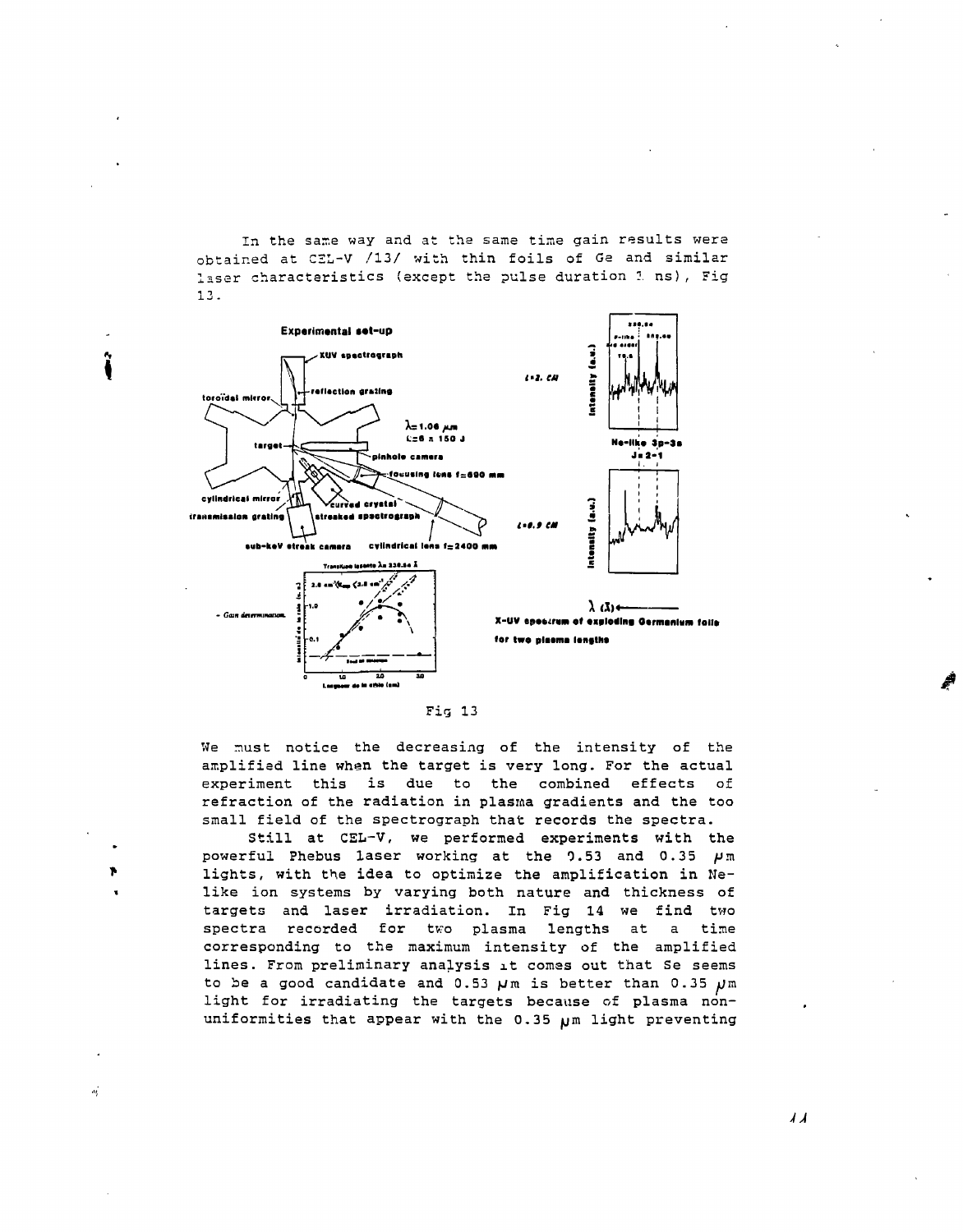the amplification to grow. To date the most intense x-ray source has been obtained with Se target foils delivering about 1 mJ at  $\lambda$ =200 Å during 200 ps.



# Fig 14

In the intent to qualify both the x-ray radiation and the plasma characteristics, important work has been done in the field of x-ray diagnostics. So, we applied new performing technologies to develop two specific x-ray spectrographs providing high time resolution (30 ps) by the use of x-ray streak cameras as detectors, and spectral resolution by means of either transmission gratings (5000 Å period) /14/ or curved crystals (TlAp, PET) for the X-UV (  $\lambda = 20 - 300$  A,  $\Delta \lambda = 1$   $\lambda$  and X ( $\lambda = 4.5 - 12$  A,  $\Delta \lambda = 2$  10-2  $\lambda$ ) wavelength ranges respectively, see Fig 15,16.

سردړ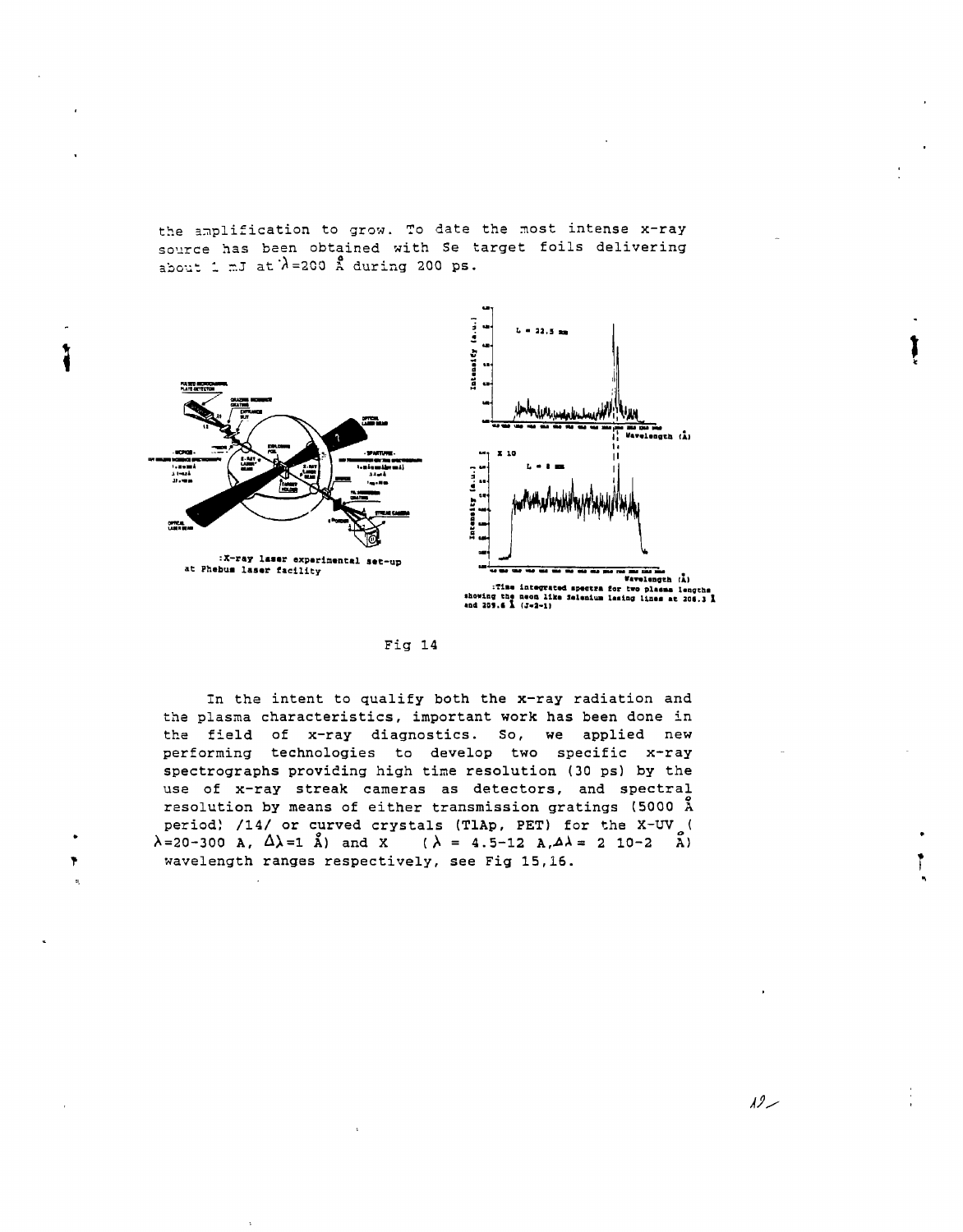

**Time resolved spectrum of the** 3s-3p **lines of He-like ions of Selenium**



*\*

 $\mathbf{r}$ 

 $\mathcal{I}^{\mathcal{I}}$ 

Schematic of **the time** resolving X-UV transmission **grating spectrograph**





**Lina-out of the 3-2 S e2 4 <sup>+</sup> spectrum at a given**

**Schematic of the time resolving time x-ray curved crystal spectrograph**

Fig 15

### THEORY AND SIMULATION

The most general way to design and interpret x-ray laser experiments is a complete physical simulation Fig 16. Such a simulation is performed in several steps. First, a hydrodynamic lagrangian code gives electron temperature and density as functions of time in each cell taking into account absorption processes of the laser light which creates the plasma, energy and radiation transfers

//3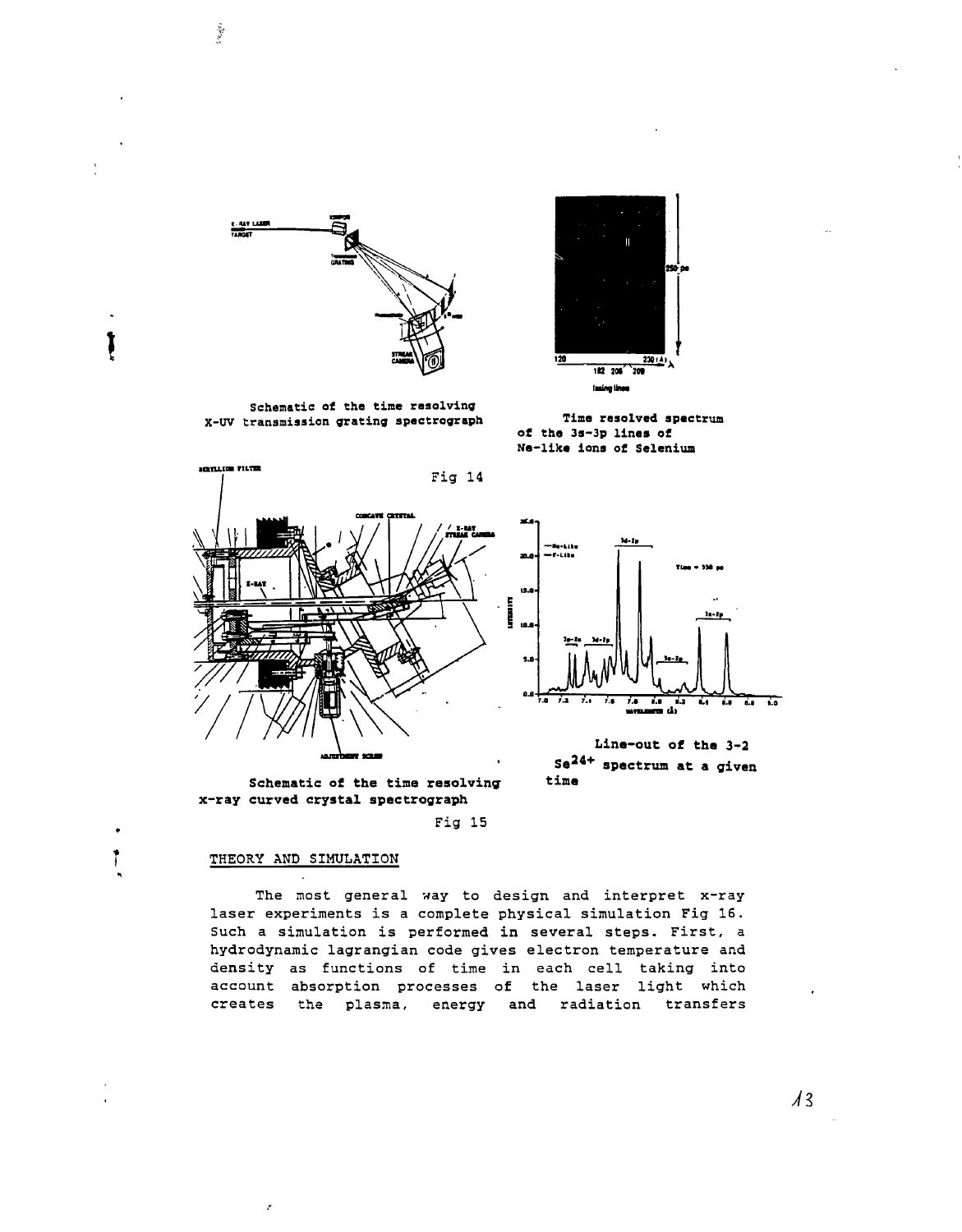including non-LTE ionization mechanisms. The second step is tha use of a kinetic code as a post-processor of the first coda which providas the populations of excited states and the ioic abundances as functions of time and space. Processes taken into account are • collisional ionization, auto-ionization, photoionization, collisional excitation, photo excitaion, and for each, he inverse process. To reduce too large computer times a steady state approximation of the fully time dependant calculation can be used if permitted. Knowing all the populations, gains of transitions in corn are easily determined. The last step is the integration of the transfer equation of the different radiations the intensities of which are recorded with the set of spectrographs described in section II, and compared to experimental results.



Fig 16

\

For example, Figs 17,18 show spatial profiles of temperature and density at different times for a thin foil of Ge irradiated on both sides at 5  $10^{12}$ W/cm<sup>2</sup> with 1.06  $\mu$ m light.

 $\mathcal{N}^{\mathcal{L}}$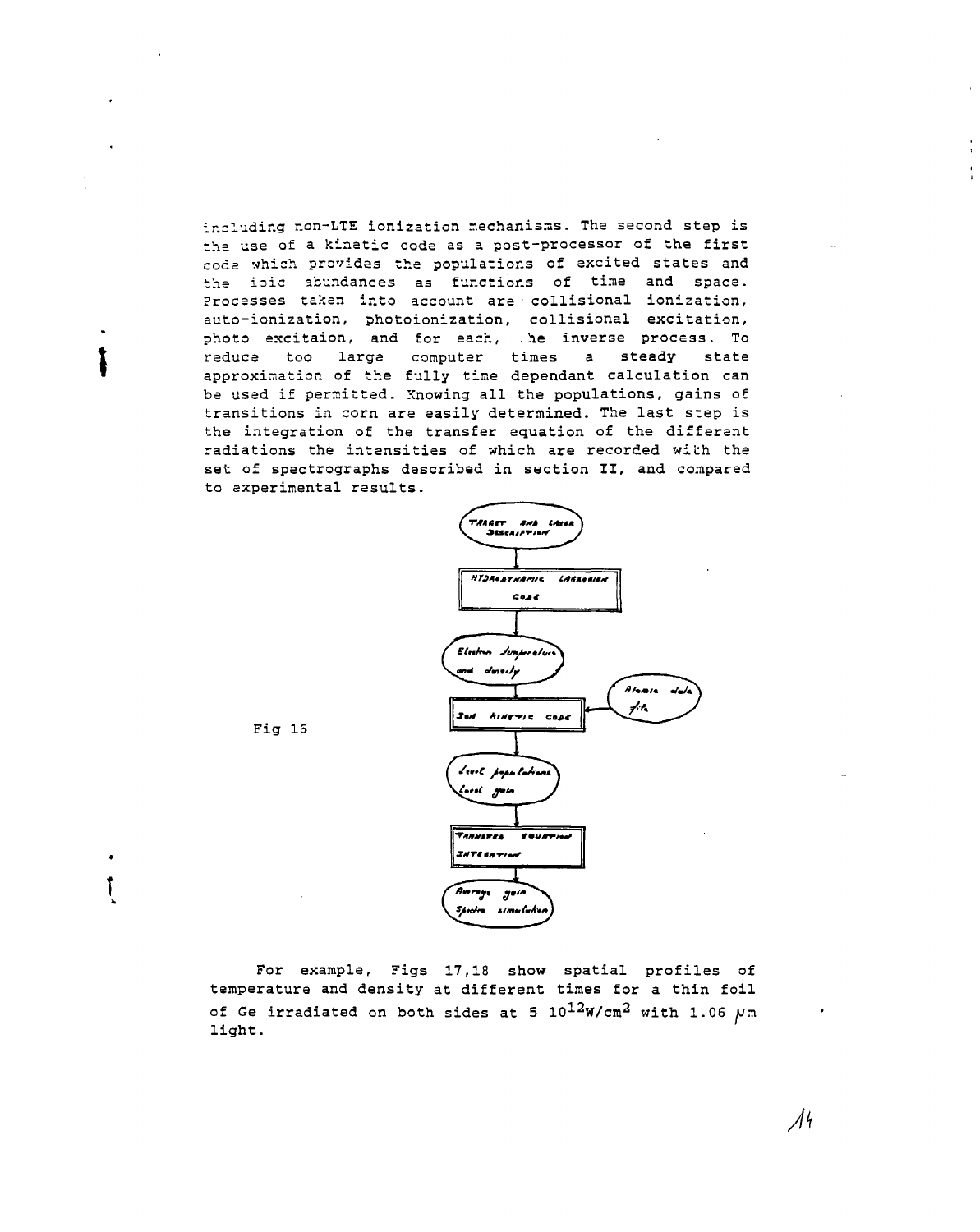





For the second step of calculation we need a good description of atomic physics of ion species that populate the plasma. Fig 19 gives an idea of the complexity of



LEVEL SCHEME THE R NILLING KITRY LEECH

SPANTEMENTS RABIATIVE RATES (A) AND COLLEGNAL EILITATION RATES (C) AT  $\tau_i$  , that and  $\lambda'_i$  , the  $\omega_i$ 



Level senang ma a N. Und X-tay Lases

 $15$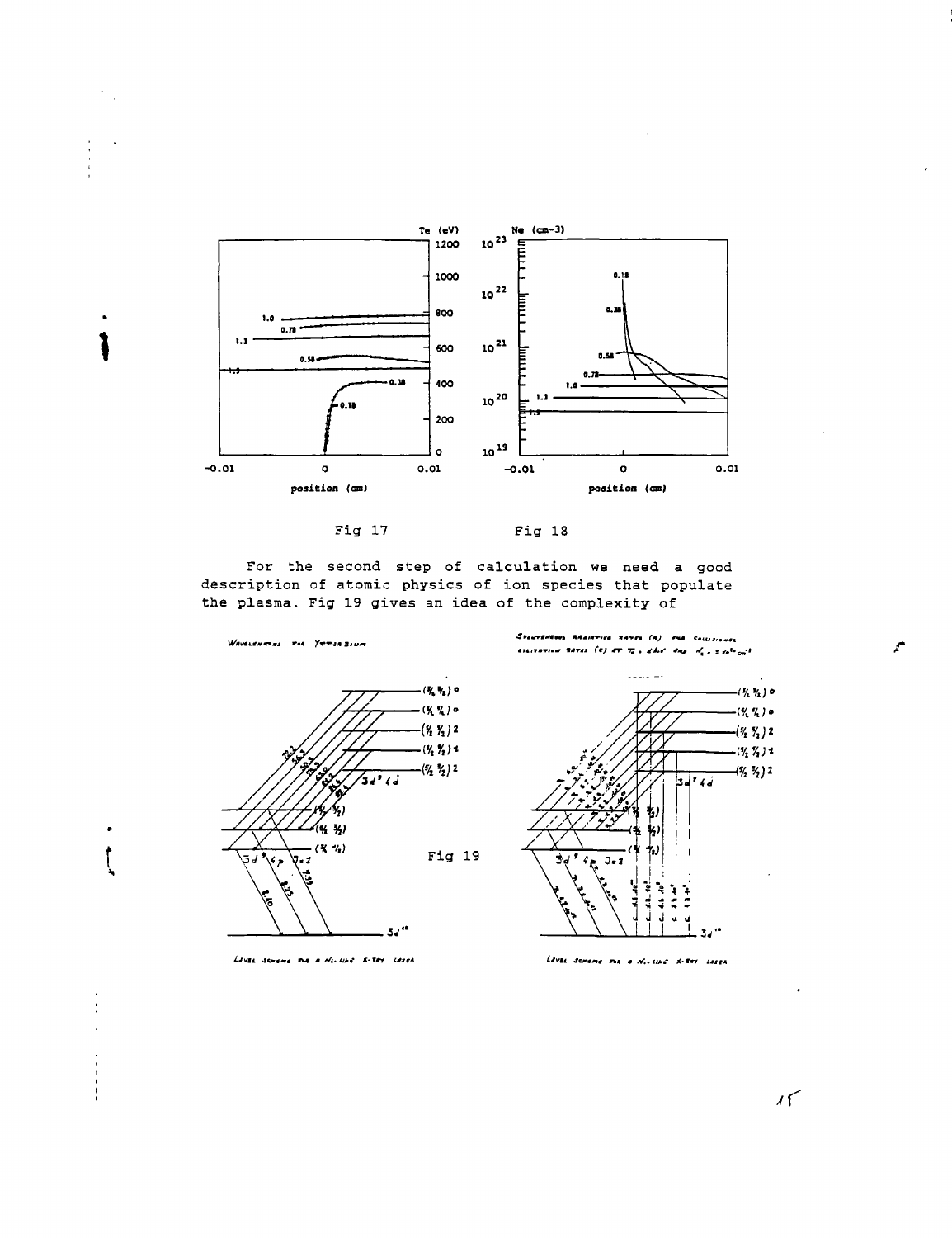levels for a Ni-like ion of Ytterbium, and some values of collisonal and radiative rates which have to be precisely calculated to understand the relative importance of the different processes. The large excitation cross section of the  $3d^2-3d^94d$  (J=0) and the large decay rates 3d94p (J=1)- $3d<sup>10</sup>$  provide the population inversion between 3d94d and 3d<sup>9</sup>4p. For Ni-like ions, numerical simulations correctly reproduce the gain in various lines, Fig 20, but for Nelike ions the J=O-I transition has a theoretical gain much larger than the measured value.

 $\ddot{\phantom{a}}$ 



Fig 20

To design targets and laser used for performing an experiment an accurate simple model of hydrodynamics of exploding foils have been developed /15/. The model predicts the conditions in the foil plasma for given experimental parameters. It is based on an isothermal, homogeneous expansion similarity solution of the ideal hydrodynamic equation. Very useful scaling laws are deduced. On another hand a code using kinetic equation of ion population has been developed that allows the determination of plasma parameters /16/, temperature and density gradients by comparison of theoretical and experimental line intensity ratios, Fig 21.

Л,

 $\boldsymbol{g}$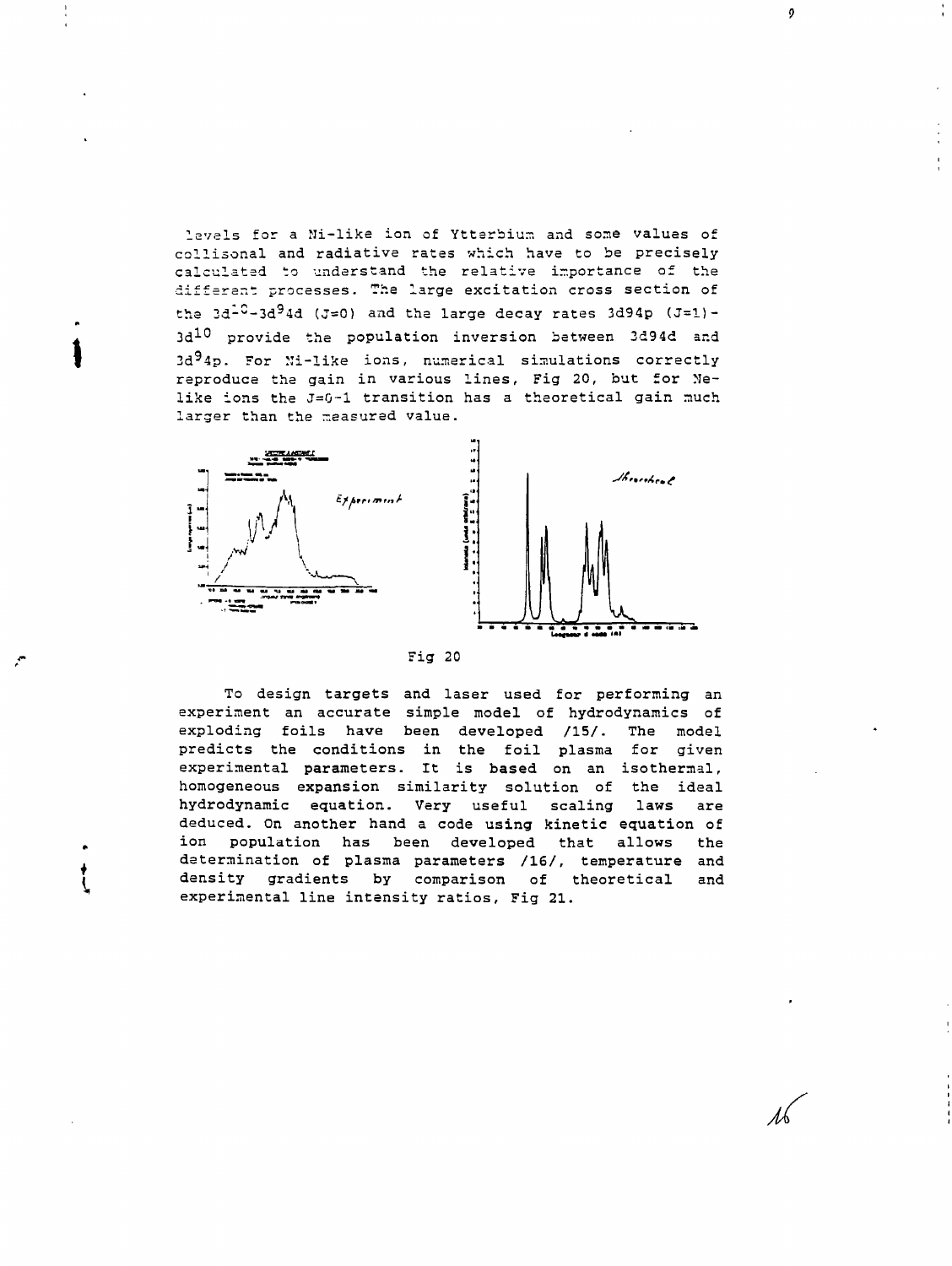



# APPLICATIONS AND PROSPECTS

 $\ddot{\phantom{0}}$ 

ķ

In the following we shall examine some applications which can use the intense x-ray source already produced with target working in the collisional excitation scheme /17/.

# Grating production

Two types of grating production techniques are potentially possible with x-ray lasers : spatial period division and holography. In spatial period division the near field diffraction pattern of a parent transmission grating is used to produce a fringe pattern with a spatial period at harmonics of the parent grating period. The illuminating light source does not to be coherent. It is only necessary to be monochromatic and intense. Current x-ray laser meet these requirements. A possible arrangement for producing transmission grating using a soft x-ray laser is given in Fig 22. The output is focused by a spherical multi-layer mirror down to a lmm diameter spot. With a 2000 A parent grating both 1000 and 667 A gratings should be possible.

 $\overline{Q}$ 

 $17$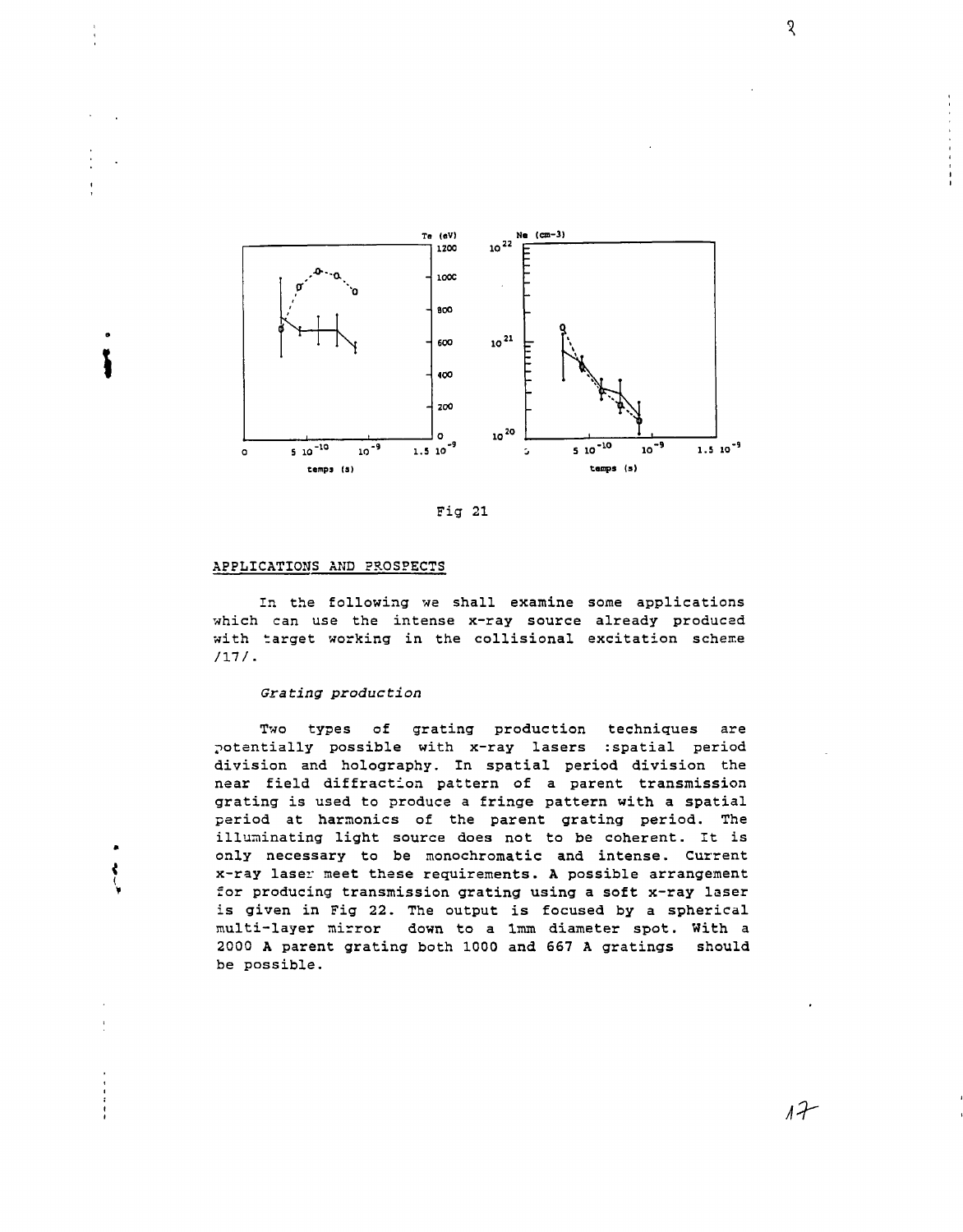

Schematic arrangement for using the yttrium x-ray laser in spatial period divison for **grating production.**

# Fig 22

It is possible to consider using the x-ray laser to produce reflection gratings holographically. Here the x-ray beam is split into two beams. They are then recombined at the photoresist producing an interference pattern.

# Contact microscopy

**\**

Contact microscopy offers the possibility of near tern biological applications of x-ray lasers. In contact microscopy a sample to be analyzed is placed on photoresist and exposed to incident x-rays. The resist is than developed and opacity map of the sample is obtained.This opacity map on the photoresist is then scanned by an electron microscope.X-ray laser is sufficiently bright for this type of microscopy and there is no need for coherence. 3y exposing a sample to a single wavelength, the distribution of the highly absorbing stain can be mapped yielding structural information. A possible arrangement for performing- contact microscopy using a yttrium laser is shown in Fig 23. The laser is focused by multilayer mirror to a spot ,and acts like a bandpass filter. The sample is placed behind the vaccum window on PMMA resist. With a 5 mrad divergence laser and  $1 \mu$ m thick sample, the resolution would be about 1000 - 2000  $\frac{1}{2}$ . Since the transmission of the water and protein at 155 A is extremely low, the sample would have to be dehydrated.

h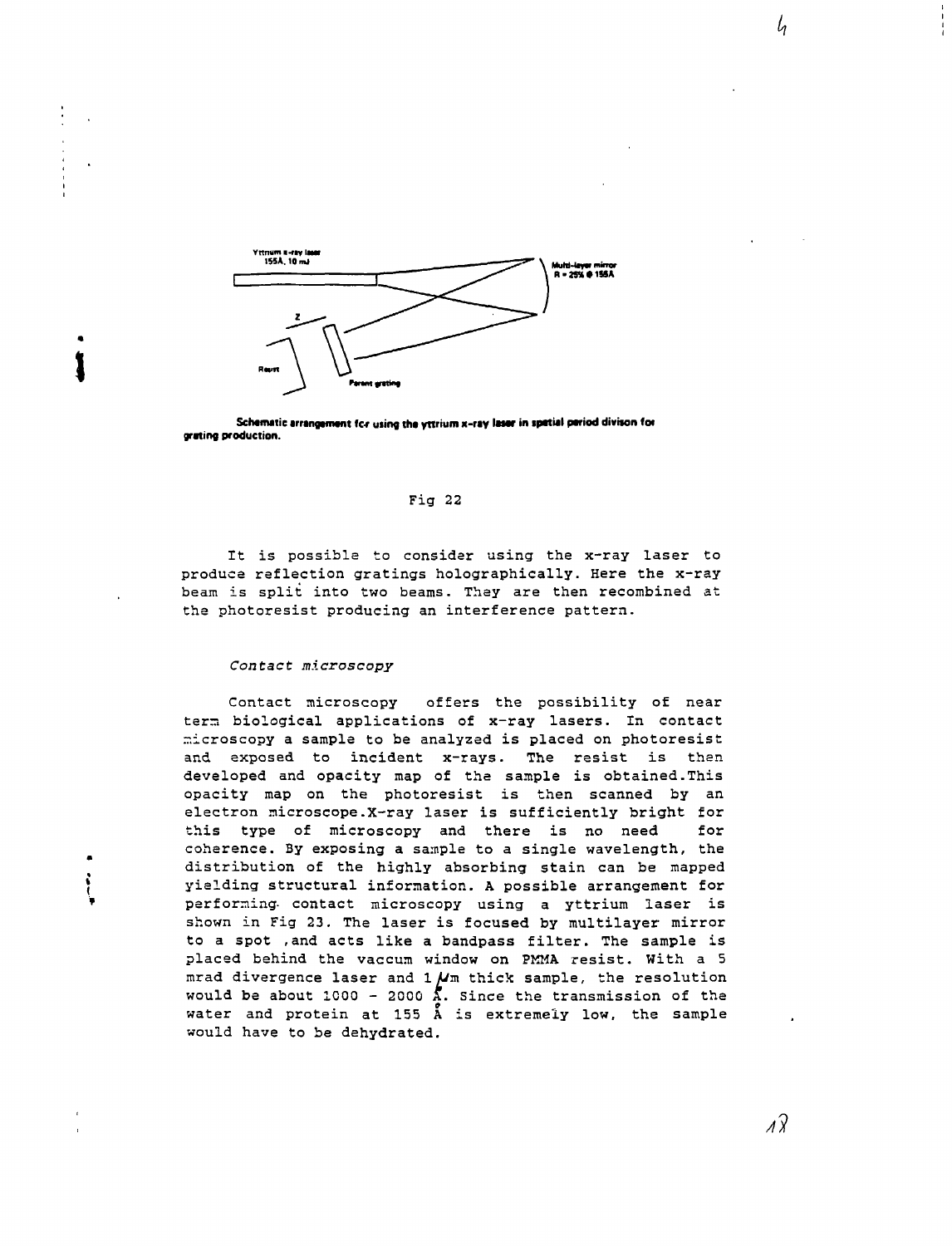

**Contact microscopy with the yttrium laser** 

### Fig 23

## Holography /18/

X-ray holography offers the potential for obtaining high-resolution three-dimensional images of in vitro biological microstructures. Significant progress toward this goal has been achieved with holography systems using synchrotron x-ray sources. The experiments required x-ray exposures of an hour or longer, which makes high spatial resolution difficult to achieve in live biological specimens because of blurring of the image,caused by specimen motion. A possible solution to this problem is to exploit the high brightness and coherence lengths produced by x-ray lasers; the hologram could then be made with exposure times of less than 1 nsec.The holography geometry used was a Gabor in-line type modifed by the inclusion of a high reflectivity multilayer x-ray mirror used as a norrow bandpass filter, as shown in Fig 24. The longitudinal coherence length of the laser emission is estimated to be greater than  $100 \mu m$ . the lower bound on transverse coherence length is  $3.5 \mu$ m at the end of the x-ray laser amplifier. The spatial resolution of the holography system can be estimated from the resolution limits for Gabor ستسم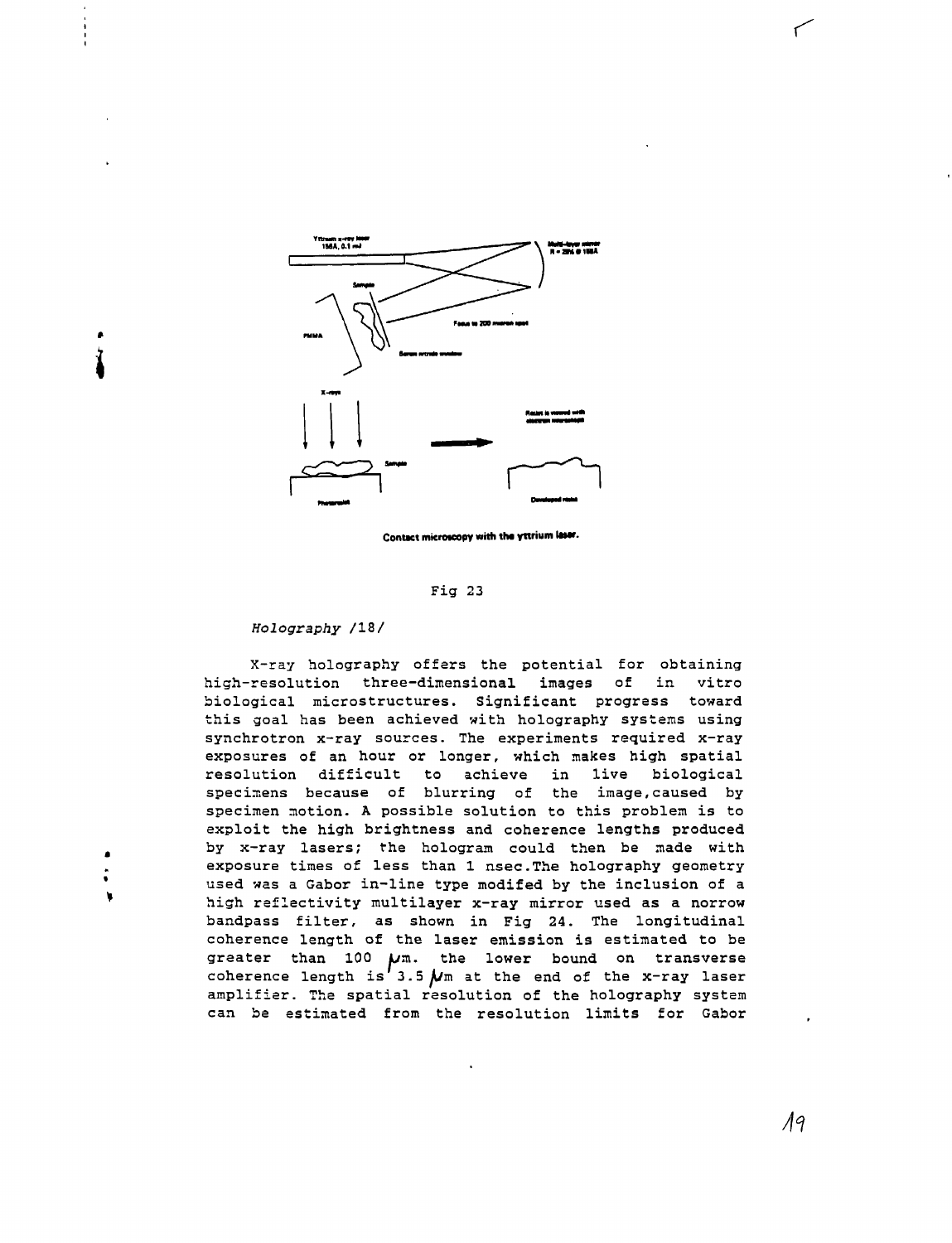holography to be approximately 5 /wm with the dominant limitation being the film spatial resolution.

With laser wavelength in the water window (4.4 to 2.3 nm) where there is high contrast between protein and water, x-ray holograms of living cells can be produced.



line holography geometry modified by the inclusion of a narrow bandpass multilayer x-ray murror.





(Top) A marophotograph of the three-<br>dimensional gold bar structure used as an obsect.<br>(Bottom) The reconstructed image inbraned<br>from the x-ray hologram with a visible light laser.

Intense coherent line sources of x-rays are of great importance in atomic physics experiments. They can be used as radiative pumps of short pulse duration to ionize or excite inner shells of neutral atoms and ions for studying radiative cascades and determining oscillator strengths of particular transitions.

Fig 24

As a conclusion one can say that the way to the feasability of an x-ray laser is really open and there is an amount of possible applications. A new attemp is now to deacrease the wavelength with a minimum in power investment by choosing the best candidate, inversion scheme, and wavelength of the driving laser.

グ